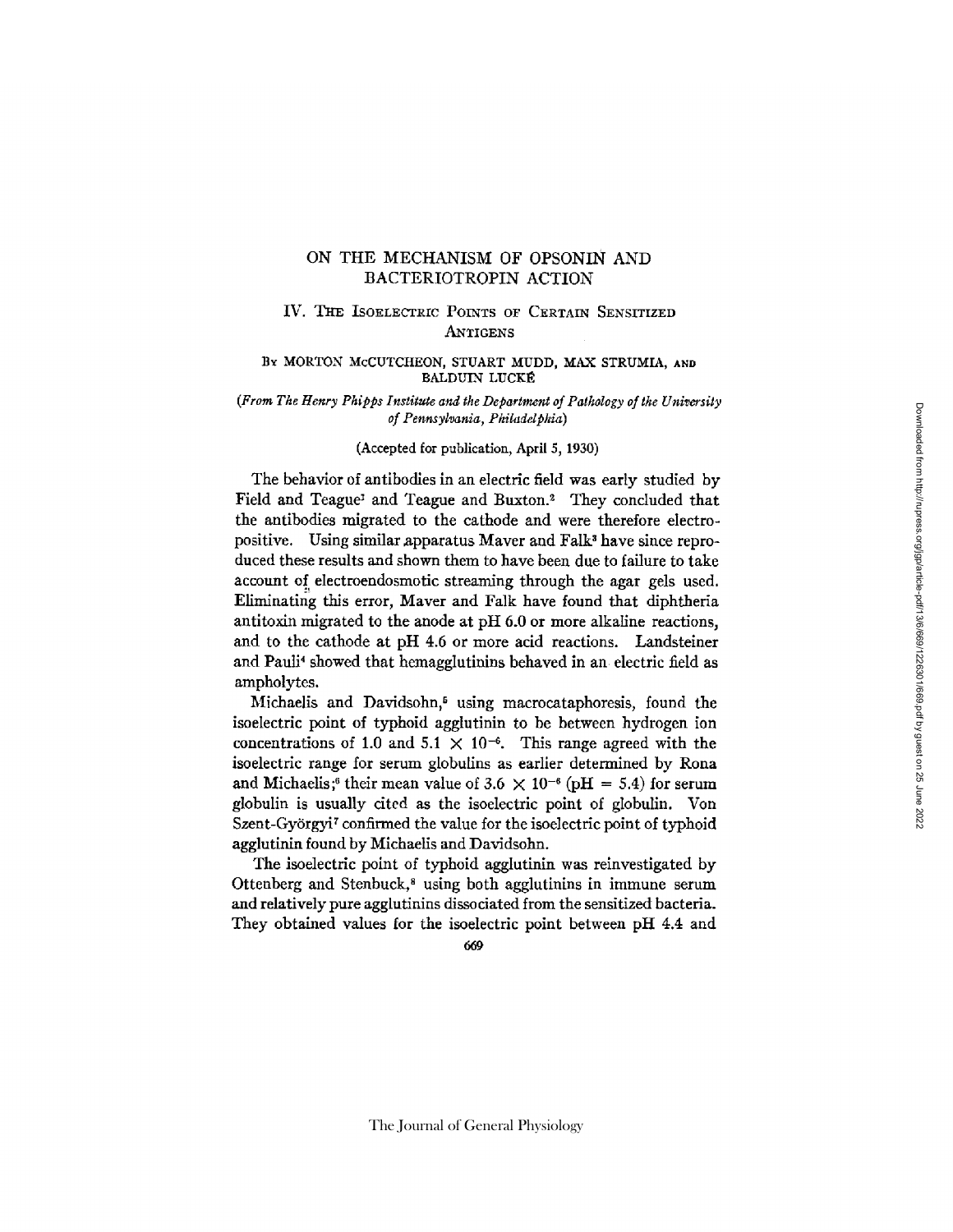pH 4.6. However Ottenberg and Stenbuck used citrate buffers. Michaelis and Rona<sup>9</sup> showed that the isoelectric point of a protein could be shifted toward the acid side by almost a full pH unit by polyvalent anions such as citrate. The effect was later given theoretical treatment by Michaelis.<sup>10</sup> The shift of the isoelectric point toward the acid side by citrate has been confirmed by one of us, using animal membranes,<sup>11</sup> and in this present study using sensitized bacteria and serum globulin. The discrepancy between the isoelectric point of typhoid agglutinin as found by Ottenberg and Stenbuck and by earlier investigators is thus certainly due in whole or in part to the use by the former of citrate buffers.

Study of the cataphoretic behavior of antibody when combined with its corresponding antigen was undertaken by Coulter. $P^2$  He reported the isoelectric point of sheep red blood cells to be at about pH 4.6 and their optimum for acid flocculation to be at about pH 4.75. After heavy sensitization with immune serum the agglutination optimum was shifted to about pH 5.3. Coulter reported no corresponding shift of the isoelectric point, however, with serum sensitization. However, the description of his technique suggests that the erythrocytes used in the cataphoresis experiments were only lightly sensitized. It will be apparent from the graphs in this paper that submaximal sensitization may readily lead to attributing too alkaline an isoelectric point to the sensitizing substance.\*

Northrop and De Kruif, $^{13}$  in a study which gave the first adequate experimental basis for analysis of the mechanism of agglutination, showed the isoelectric point of typhoid bacilli to be progressively shifted toward the alkaline side by increasing concentrations of sensitizing serum. Their curves (Fig. 3) show sensitization with no greater concentration of serum than 1 : 150, however, and undoubtedly the isoelectric point of 4.7 attributed to the sensitized bacteria is on the acid side of that which would have been reached with maximal sensitization.

\* Dr. Coulter has informed one of us that in later, unpublished work he found the cataphoretic isoelectric point of more strongly sensitized sheep erythrocytes to have been shifted to about pH 5.3. In our own work sensitization with our best immune serum shifted the isoelectric point of sheep erythrocytes to pH 5.7; this will be reported in detail in a later paper.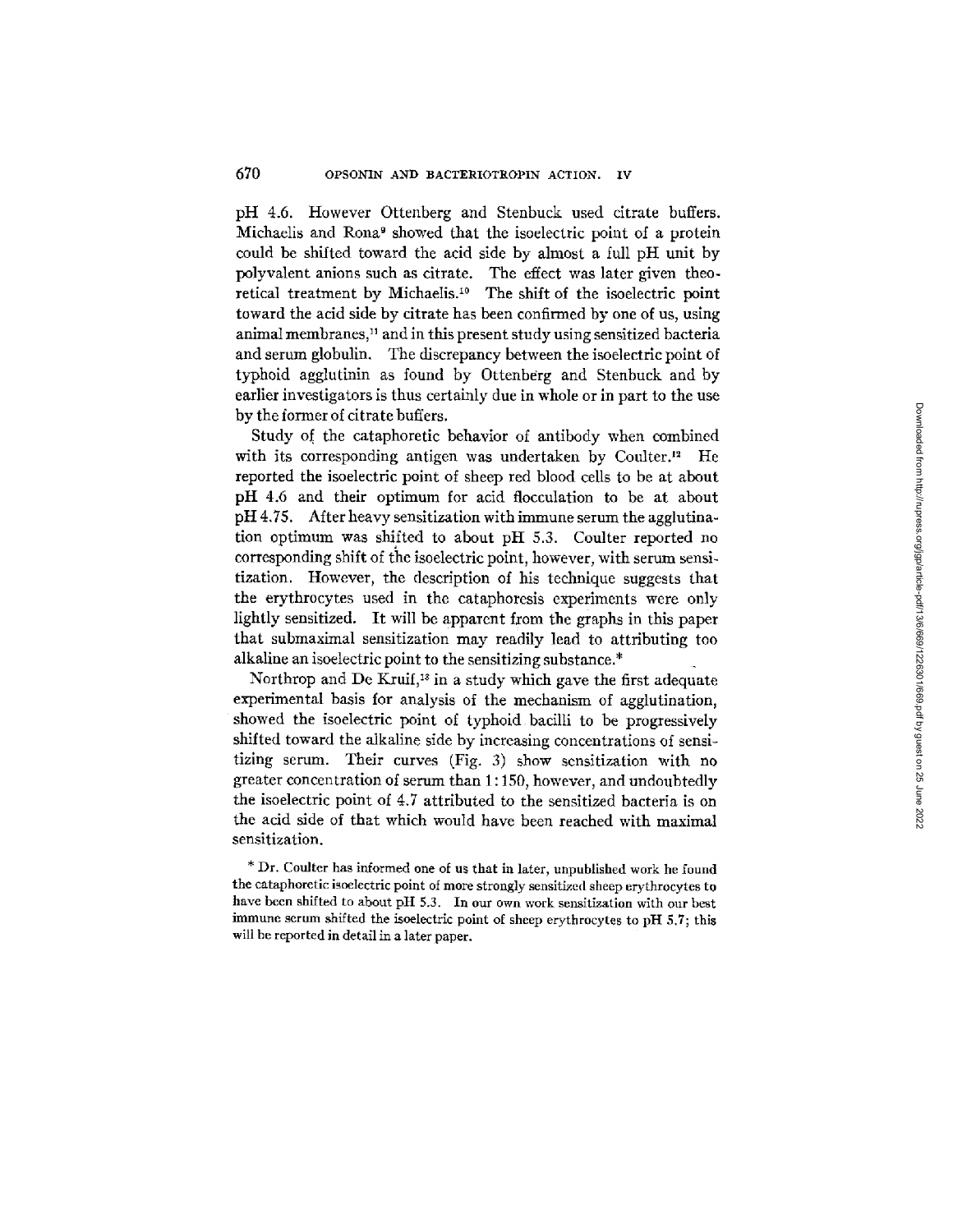$ShibleV<sup>14</sup>$  found that colon bacilli sensitized with homologous agglutinating serum in 1:20 dilution were isoelectric at about  $\sigma$ H 5.3. The cataphoretic velocity of colon bacilli and pneumococci so sensitized varied with respect to pH and molar concentration of the suspending buffers almost precisely like denatured serum globulin.

#### EXPERIMENTAL

*Bacteria Used.--An* avian tubercle bacillus, *Mycobacterium avium* (Arloing strain), and the turtle bacillus, *Mycobacterium chelonei.* These were grown on glycerol-agar slants and suspended in 0.85 per cent NaCI solution. Both microorganisms were acid-fast.

*Sensitization.--The* bacteria were sensitized with homologous rabbit immune serum or plasma. Plasma was obtained by drawing blood into test tubes containing a few crystals of K-oxalate; the plasma was centrifugalized and the supernatant used. One volume of bacterial suspension was added to one volume of each serum or plasma dilution; the abscissae on the graphs are the serum or plasma dilutions after mixing. The mixtures were kept in the ice-box over night. They were eentrifugalized, the supernatant fluid decanted, the sediment resuspended in excess of 0.85 per cent NaC1 solution, again centrifugalized, decanted and resuspended in fresh NaC1 solution. One or two drops of these suspensions of sensitized, washed bacteria were added to each 3 cc. of buffer solution.

*Globulins.--Euglobulin* was obtained from immune sera by simple dilution with distilled water and chilling, or preferably by dilution with fifteen volumes of distilled water and acidification drop by drop with N/10 hydrochloric or acetic acid. The precipitate formed by slight acidification was thrown down by centrifugalization, and the supernatant decanted; the sediment was resuspended in excess of distilled water; again thrown down, decanted, and resuspended in distilled water. A few drops of the latter suspension were added to dilute buffer solutions for study by cataphoresis. Euglobulin and pseudoglobulin were also prepared by  $(NH_4)_2SO_4$  fractionation as described elsewhere.<sup>15</sup> The euglobulin and pseudoglobulin solutions prepared by  $(NH_4)_2SO_4$  fractionation were evaporated to dryness in Petrie dishes; the protein was subsequently scraped from the bottom of the dish and suspended in distilled water. A few drops of these suspensions were added to dilute buffers for cataphoresis.

Buffers.--Walpole's acetate, Sørensen's phosphate and McIlvaine's citratephosphate buffers were made up according to the tables given by Clark.<sup>16</sup> They were either used in the original strength, *i.e.*, for Walpole's  $M/5$ , for Sørensen's  $M/15$ , for McIlvaine's  $M/5$  to  $M/10$ , or diluted with nine volumes of distilled water added to each volume of buffer. In the extreme acid range phthalate-HCl or KCl-HCl mixtures or dilute HCl were used. The pH of the buffers or buffer dilutions used were checked colorimetrically.

*Cataphoresis.--The* Northrop-Kunitz microcataphoresis cell as modified by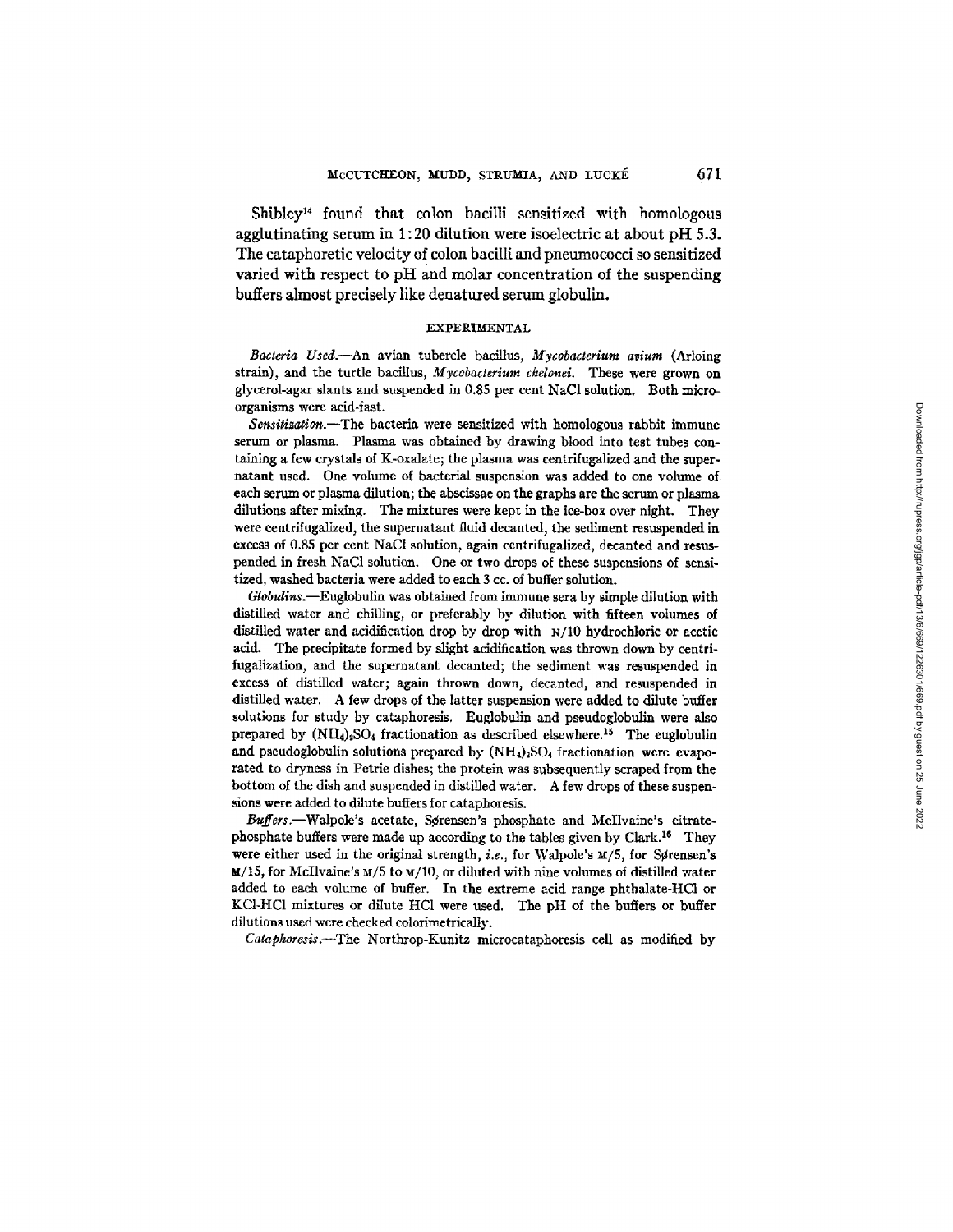Kunitz<sup>17</sup> was used with a dark field condenser and a Bausch and Lomb, 8 mm., 0.50 n.a., 21  $\times$  objective. Three readings at the lower and three at the upper "stationary level," $a$ <sup>2</sup> i.e., at 0.21 and 0.79 of the inside depth of the cell, were made for each suspension. Radio B-batteries were used; the applied potential was 135 volts, giving a gradient through the cell of about 7 volts per centimeter.

*Estimations of Isoelectric Point.--Buffer* series were made up so that the successive members differed by  $0.4$  pH in the case of Walpole's and Sørensen's, by  $0.6$ pH with McIlvaine's. Cataphoresis determinations were made upon a drop or two of bacterial or globulin suspension in 3 cc. of buffer, until two successive buffers were found in one of which the particles migrated toward the anode, in the other toward the cathode. The isoelectric point was then estimated by interpolation. It will appear later that the important comparisons to be made in this study were between the isoelectric points in acetate or phosphate buffers of strongly sensitized bacteria and of globulin precipitated chemically from the sensitizing serum. These comparisons, we believe, were usually valid to within 0.1 pH. When comparing results of different experiments absolute errors greater than 0.1 pH were no doubt sometimes introduced by inexactitude in determining the pH of the buffers, by changes in the cataphoresis cell due to deposit on its walls of substances from the test suspensions, and to errors in focussing.

The type of result obtained is shown in Fig. 1. The unsensitized bacillus is negatively charged except at very acid reactions. Sensitization with increasing concentrations of homologous immune serum shifts the isoelectric point\* progressively toward the alkaline side until it reaches and passes beyond the isoelectric point of globulin precipitated by acidification or salted out of the same immune serum. In the experiments graphed the concentration of immune serum required to bring the microorganisms to the isoelectric point of serum globulin, represented by the horizontal lines at pH 5.2, was between 1 part serum in 64 and i part serum in 16 of diluent. At concentrations of immune serum of 1 part in 16 or higher the isoelectric point of the sensitized bacteria was *definitely higher than that of the globulin*.

The progressive change in cataphoretic properties of the bacteria with sensitization may also be followed by determining the cataphoretic velocity at a constant pH. In buffers of pH 5.2 the anodal migration velocity of the bacteria is progressively reduced by sensitization with increasing strengths of immune serum, and in the highest

<sup>\* &</sup>quot;Isoelectric point" is in this paper used in the original empirical sense of Hardy as the hydrogen ion concentration at which no migration in an electric field occurs.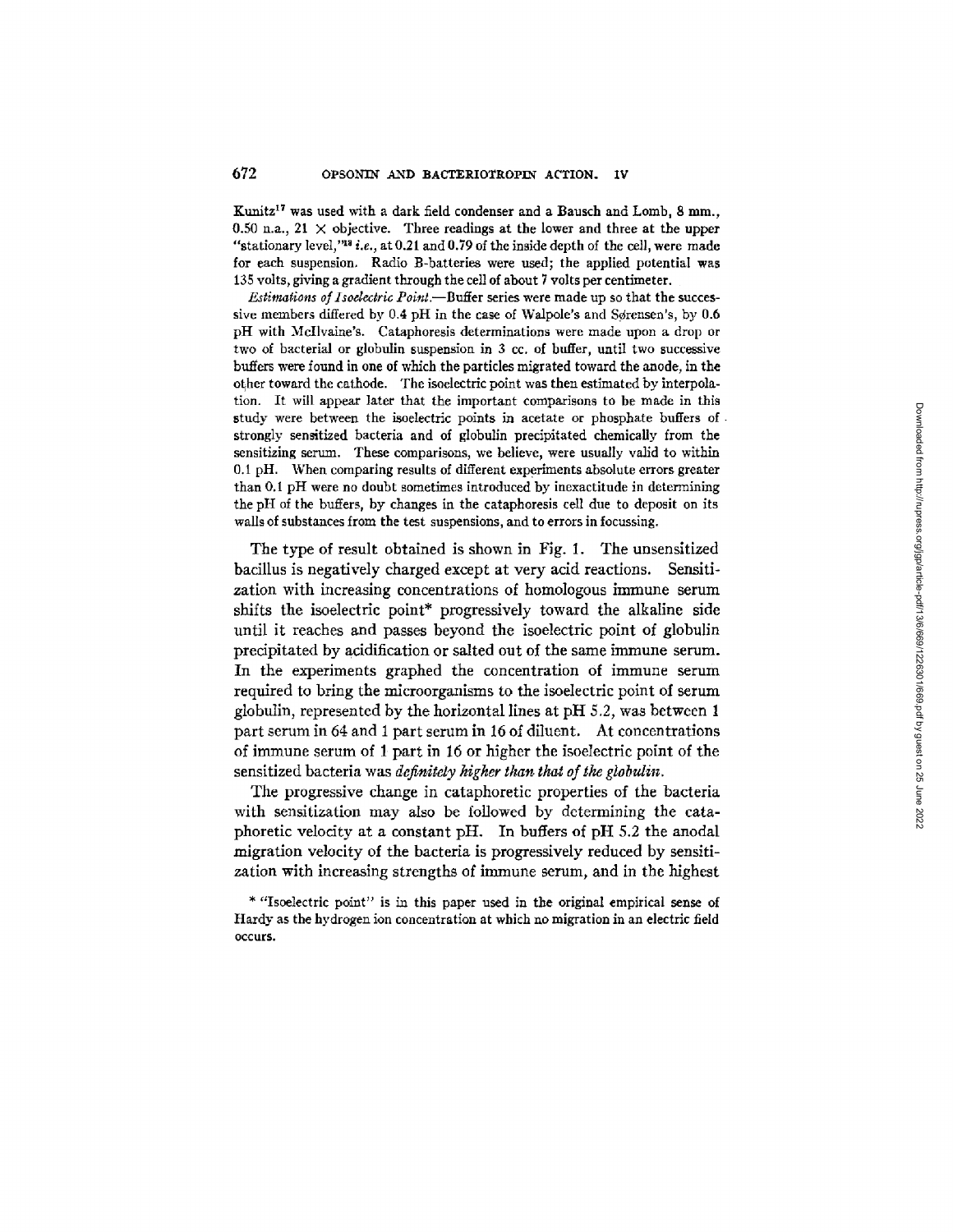serum concentrations migration becomes cathodal. Quantitatively parallel to these changes in cataphoretic properties other changes regularly occur with sensitization. The bacteria cohere more strongly (positive resuspension and interface reactions), they show increasing resistance to passage through a phase boundary from aqueous to oil phase (positive interface reaction), they become agglutinated, and in



FIG. 1. Progressive change of the isoelectric point of an acid-fast bacterium with sensitization. The isoelectric point of the unsensitized bacterium is below pH 2.5. After exposure to homologous immune serum or plasma in progressively increasing concentrations the isoelectric point shifts to pH 5.7. Thehorizontal line at pH 5.2 is the mean value for seven determinations of the isoelectric point of serum euglobulin.

the presence of leucocytes, they are phagocyted. Abundant evidence has been submitted by us<sup>15,19</sup> to show that these changes are all a result of the deposit on the bacterial surface of a substance or substances present in the globulin fractions of immune serum. The combination of immune protein with antigen is mediated by specific chemical affinities; the results, *i.e.,* agglutination, the altered surface properties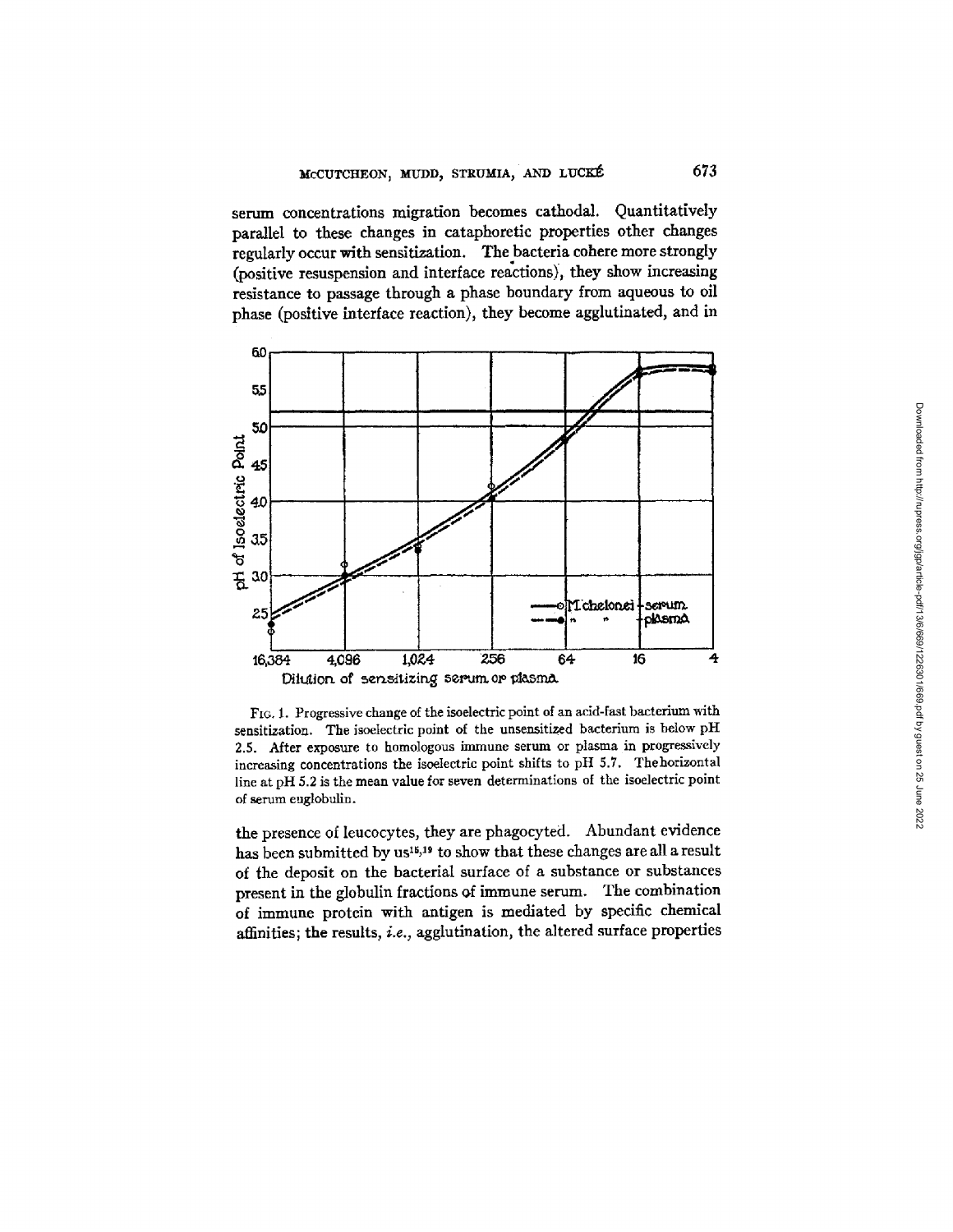| Agglutination, Changes in Cohesion and Wetting Properties in Experiment Whose Isoelectric Points are Plotted in Fig. I |                                                                                      |                |                                                               |          |                                          |                                          |  |
|------------------------------------------------------------------------------------------------------------------------|--------------------------------------------------------------------------------------|----------------|---------------------------------------------------------------|----------|------------------------------------------|------------------------------------------|--|
|                                                                                                                        |                                                                                      |                |                                                               |          | Dilutions of sensitizing serum or plasma |                                          |  |
|                                                                                                                        | Reactions                                                                            | $\frac{4}{11}$ | $\frac{1}{2}$                                                 | 1:64     | 1:256                                    | $\left  1:1.024 \right  1:4.096$ control |  |
| M. chelonei sensitized with anti-<br>chelonei Serum 2637 and<br>washed                                                 | Agglutination $ ++++ $<br>Resuspension $ +++++ $<br>Interface $ +++++ $<br>Interface |                | $+$<br>$+$<br>$+$                                             | + (weak) | ○ │ 十十十│ 十十十 □ 十十十十│ 十十十十<br>$rac{+}{+}$ | <br>בי                                   |  |
| M. chelonei sensitized with anti-<br>chelonei Plasma 2637 and<br>washed                                                | Agglutination $ ++ $<br>Resuspension $ +++$<br>Interface                             |                | $+ +$ $+ +$ + $+ +$ + $+ +$ + $+$<br>$+$<br>$+$<br>$\ddagger$ |          | $\begin{array}{c} + \\ + \end{array}$    | $\frac{+}{+}$                            |  |

 $\ddot{\phantom{a}}$ 

TABLE I

 $\ddot{\phantom{a}}$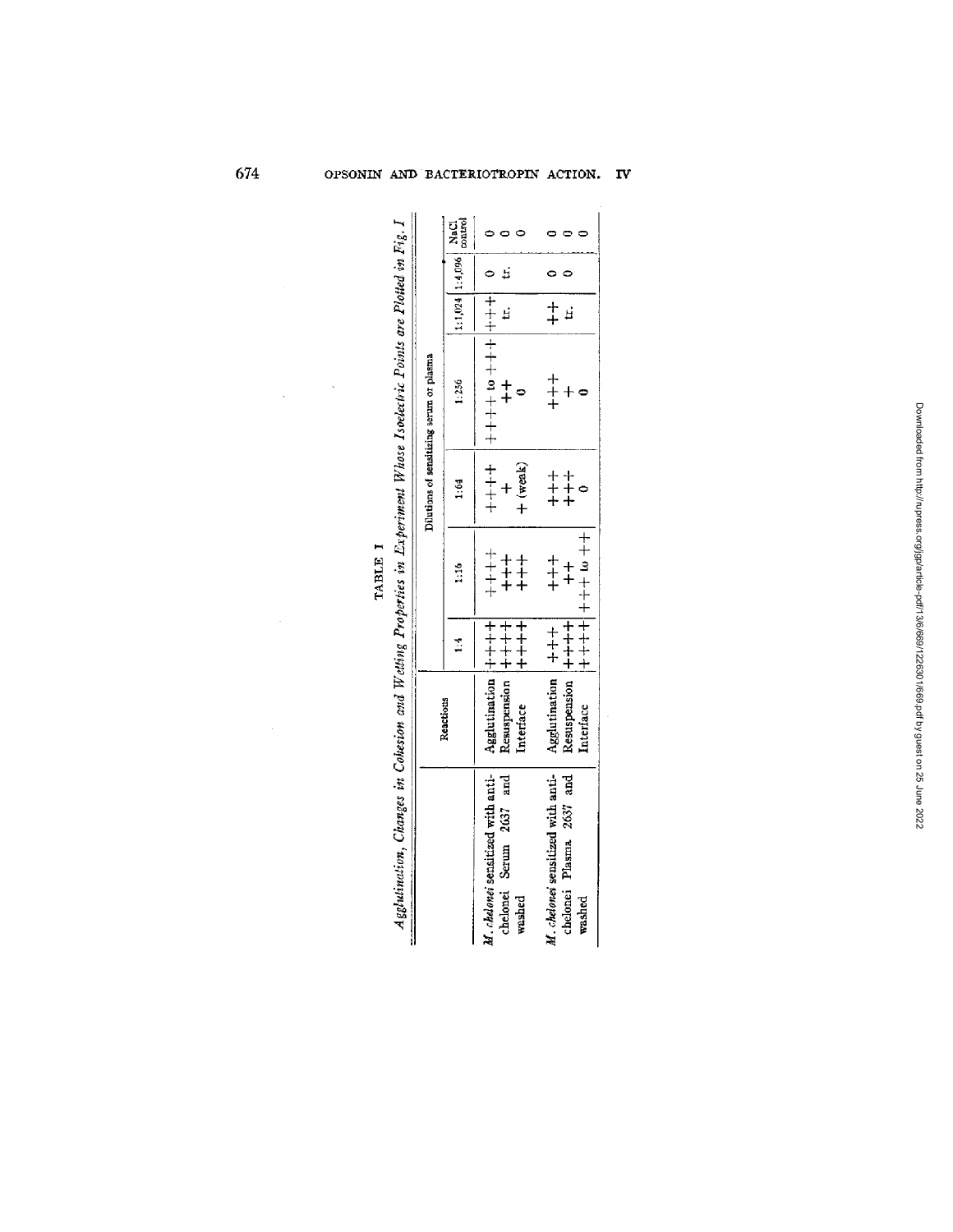and phagocytosis, are all dependent upon the properties of the substances from the serum combined with and deposited upon the antigen surface.

In Table I are given the agglutination results and changes in cohesion and wetting properties in the experiment whose isoelectric points are plotted in Fig. I.

The antibody-protein against acid-fast bacteria is found chiefly in the euglobulin, to a less extent in the pseudoglobulin fraction.<sup>15</sup> The isoelectric points of the euglobulin precipitated by dilution and acidification from immune sera used in this study are given in Table II.

| Experi-<br>ment<br>No. | Method of<br>preparation | Serum                             | Globulin                            | Isoelec-<br>tric.<br>point<br>with<br>acetate<br>or phos-<br>phate |
|------------------------|--------------------------|-----------------------------------|-------------------------------------|--------------------------------------------------------------------|
| $\mathbf{1}$           | Dilution<br>and          | AntiArloing 35                    | Unheated                            | 5.2                                                                |
|                        | acidification            |                                   | 14                                  |                                                                    |
| $\mathbf{2}$           | <b>Dilution</b><br>and   | Antichelonei 2637                 |                                     | 5.25                                                               |
|                        | acidification            |                                   | 44                                  |                                                                    |
| 3                      | Dilution<br>and          | Antichelonei 39                   |                                     | 5.3                                                                |
|                        | acidification            |                                   |                                     |                                                                    |
| 4                      | <b>Dilution</b><br>and   | AntiArloing 35                    | u                                   | 5.2                                                                |
|                        | acidification            |                                   |                                     |                                                                    |
| 5                      | Dilution<br>and          | Antichelonei 2637, heated 56°     | u                                   | 5.0                                                                |
|                        | acidification            | for 30 min.                       |                                     |                                                                    |
| 6                      | Dilution<br>and          | Antichelonei 3293, heated 56° for | u                                   | 5.1                                                                |
|                        | acidification            | 30 min.                           |                                     |                                                                    |
| 7                      | <b>Dilution</b><br>and   | AntiArloing 35, heated 56° for 30 | $\overline{u}$                      | 5.4                                                                |
|                        | acidification            | min.                              |                                     |                                                                    |
| 8                      | <b>Dilution</b><br>and   | AntiArloing 2226                  | $97^{\circ} - 98^{\circ}$<br>Heated | 5.15                                                               |
|                        | chilling                 |                                   | for 10 min.                         |                                                                    |
| 9                      | <b>Dilution</b><br>and   | Antichelonei 2213 and 2228        | Heated 100° for                     | 5.15                                                               |
|                        | chilling                 |                                   | $15 \,\mathrm{min}$ .               |                                                                    |
| 10                     | <b>Dilution</b><br>and   | Antichelonei 2637, heated 56° for | Heated 100° for                     | 4.55                                                               |
|                        | acidification            | $30$ min.                         | 15 min.                             |                                                                    |
| 11                     | <b>Dilution</b><br>and   | Normal Serum 3373                 | Unheated                            | 5.05                                                               |
|                        | acidification            |                                   |                                     |                                                                    |
| 11                     | <b>Dilution</b><br>and   | a<br>$\alpha$<br>u                | Heated 87°-92°                      | 5.1                                                                |
|                        | acidification            |                                   | for 15 min.                         |                                                                    |
| 12                     | <b>Dilution</b><br>and   | Normal Serum 3369, heated 56°     | Heated 87° for 20                   | 5.05                                                               |
|                        | acidification            | for 30 min.                       | min.                                |                                                                    |
|                        |                          |                                   |                                     |                                                                    |

**TABLE II**  *Isoelectric Points of Euglobulin Samples*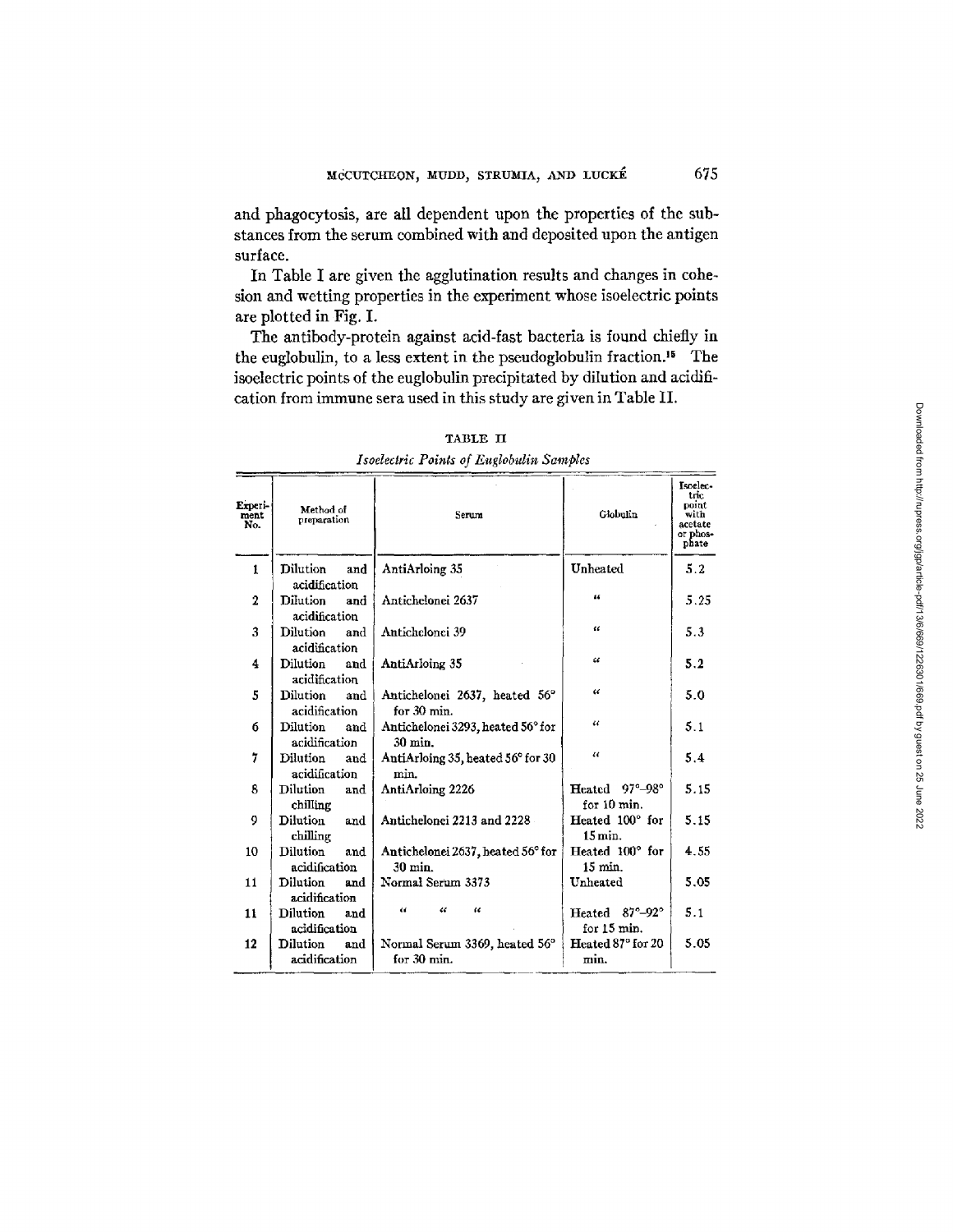The mean of the first seven values in Table II is plotted in Figs. 1 and 2 as the horizontal line at pH 5.2. These were all euglobulin samples freshly precipitated from immune sera and subjected to no heating or drying, except in three instances the heating involved in inactivation of the immune serum. Eleven additional euglobulin samples have been precipitated by dilution and acidification or salted  $out<sup>25</sup>$  of anti-protein precipitin rabbit sera. The range of isoelectric points for these eleven samples was pH 4.9 to pH 5.2, with a mean value of 5.1. Eleven isoelectric point estimations have also been made



Fro. 2. Progressive change of the isoelectric points of acid-fast bacteria with sensitization. Exposure to homologous immune serum or plasma progressively shifts the isoelectric points until they pass to the alkaline side of that of serum globulin, indicated by the horizontal line at pH 5.2.

upon pseudoglobulin fractions salted out of rabbit sera, dried and kept for varying lengths of time. The isoelectric points found for these pseudoglobulins ranged from pH 4.4 to pH 5.3 with a mean of 4.9; however drying and aging may have shifted the isoelectric point of some of these pseudoglobulin samples somewhat toward the acid side\* as heating seems to have done for one or more of the euglobulin samples in Table II.

\* We are informed by Dr. L. D. Felton that drying regularly shifts the point of minimum solubility of horse globulin toward the acid side.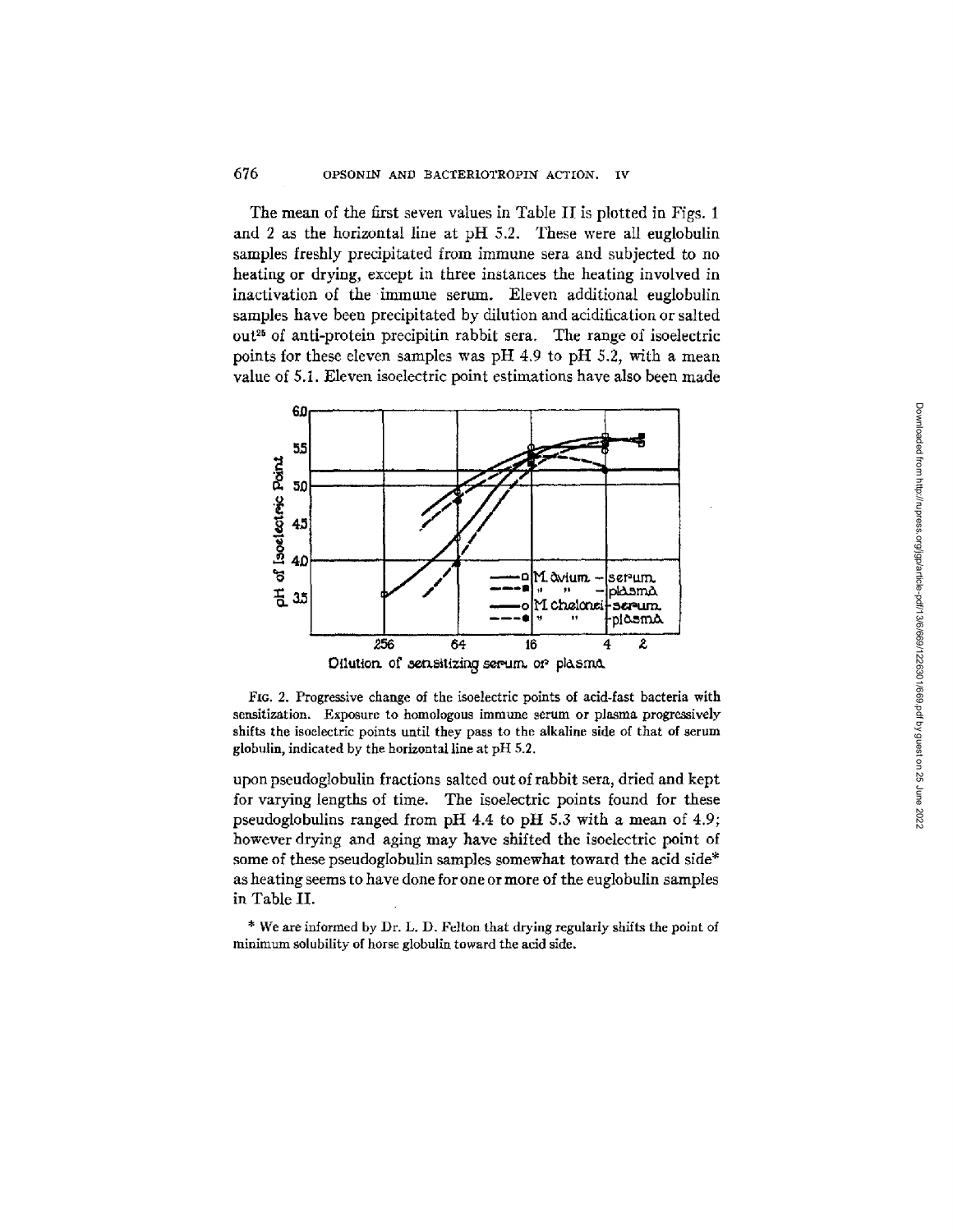The isoelectric points of sensitized bacteria in two other experiments are graphed in Fig. 2. The features to be emphasized are again (1) that the isoelectric point of the sensitized antigen shifts toward the alkaline side with increasing concentration of sensitizing serum or plasma, and (2) that in the highest concentrations of serum the isoelectric points reached are slightly but distinctly above the values for

| TABLE III |                                                                                   |  |                |  |  |  |  |
|-----------|-----------------------------------------------------------------------------------|--|----------------|--|--|--|--|
|           | Comparison of Isoelectric Points with Buffers Containing Monovalent and Trivalent |  |                |  |  |  |  |
|           |                                                                                   |  | $4.11$ and $-$ |  |  |  |  |

|                   | Anwro                                             |                                     |                                                                |                                                      |
|-------------------|---------------------------------------------------|-------------------------------------|----------------------------------------------------------------|------------------------------------------------------|
| Experiment<br>No. | Test object                                       | Dilution of<br>sensitizing<br>serum | Isoelectric point<br>with acetate<br>or phosphate buffer<br>рH | Isoelectric<br>point<br>with citrate<br>buffer<br>pН |
| 5                 | M. chelonei<br>44<br>"                            | 1:2<br>1:4                          | 5.7<br>5.7                                                     | 5.05                                                 |
|                   | W<br>$\epsilon$                                   | 1:16                                | 5.1                                                            |                                                      |
|                   | 44<br>$\epsilon$                                  | $1:$ $\infty$                       | 2.8 or lower                                                   |                                                      |
|                   | <b>Euglobulin</b><br>sensitizing<br>from<br>serum |                                     | 5.0                                                            | 4.6                                                  |
| 6                 | M. avium                                          | 1:2                                 | 5.05                                                           | 4.45                                                 |
|                   | 66<br>π                                           | 1:4                                 | 5.0                                                            |                                                      |
|                   | 66<br>66                                          | 1:16                                | 4.8                                                            |                                                      |
|                   | 44<br>$\alpha$                                    | 1:64                                | 3.8                                                            |                                                      |
|                   | $\epsilon$<br>œ                                   | $1: \infty$                         | not reversed in<br>$0.1$ N HCl                                 |                                                      |
|                   | Euglobulin from another anti-<br>serum            |                                     | 5.1                                                            | 4.45                                                 |
| $12^{\circ}$      | M. chelonei                                       | 1:2                                 | 5.55                                                           | 5.0                                                  |
|                   | $\epsilon$<br>$\iota$                             | 1:4                                 | 5.35                                                           |                                                      |
|                   | $\boldsymbol{\mathcal{U}}$<br>$\mathcal{U}$       | 1:16                                | 4.8                                                            |                                                      |
|                   | Euglobulin from normal serum                      |                                     | 5.05                                                           | 4.4                                                  |

the isoelectric points of the precipitated or salted-out euglobulin and pseudoglobulin.

It seemed that the explanation of the isoelectric point of strongly sensitized bacteria being on the alkaline side of serum globulin might conceivably lie in deposition on the bacteria from the lower serum dilutions of some residual fibrinogen. It was to test this possibility that bacteria were sensitized with plasma as well as with serum.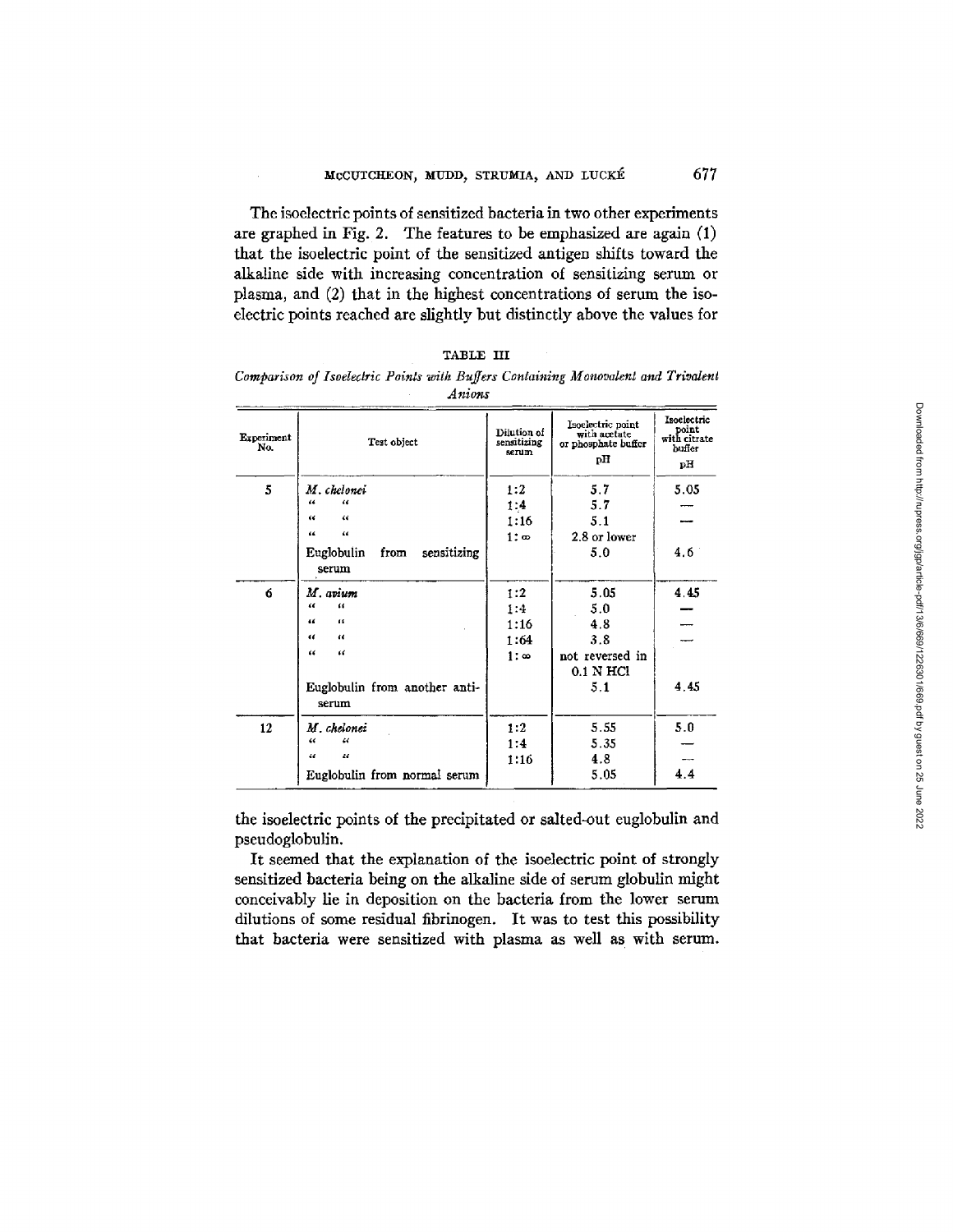Plasma, however, gave no higher, indeed not as high values as serum, thus lending no support to this hypothesis.

Isoelectric points found for sensitized bacteria and for globulin in three other experiments are given in Table III. In two of these values for the strongly sensitized bacteria are found to be well on the alkaline side of the globulin; in Experiment 6 the isoelectric points of the most strongly sensitized bacteria and of the globulin coincided.

The shift of the isoelectric points toward the acid side by the use of a buffer containing polyvalent anions is shown in Table III. The buffers used in this experiment were about one-twentieth molar with respect to citrate; the isoelectric points both of the sensitized bacteria and of the euglobulin are seen to be about one-half pH unit more acid than in the corresponding acetate or phosphate mixtures.

## DISCUSSION

Unsensitized acid-fast bacteria have very low isoelectric points and are wetted by oils in a manner indicating a high lipin content for their surfaces. As these bacteria interact with increasing concentrations of immune sera their surface properties progressively change. The strongly sensitized bacterial surfaces have wetting properties like those of protein,<sup>20</sup> are cohesive, $*$  and are isoelectric at reactions slightly more alkaline than those of precipitated serum globulin; concomitantly with the changes in surface properties the bacteria are agglutinated\* and prepared for phagocytosis.

For comparison consider the effect of sensitizing an essentially different type of antigen. Loeb<sup>22</sup> found that collodion particles could be coated with protein, and then behaved in an electric field like particles of the pure protein. This device has been adapted to serological uses by F. S. Jones,<sup>23</sup> and independently by Freund.<sup>24</sup> We have deposited crystalline egg albumin, edestin and human serum proteins on collodion particles. These particles were then agglutinated and prepared for phagocytosis by the sera of rabbits immunized with the corresponding proteins.<sup>25</sup> As such protein treated collodion

<sup>\*</sup> In the formulation of Northrop,<sup>21</sup> with which this work is essentially in harmony, the critical potential of the antigen is increased by deposit of a surface film of agglutinin.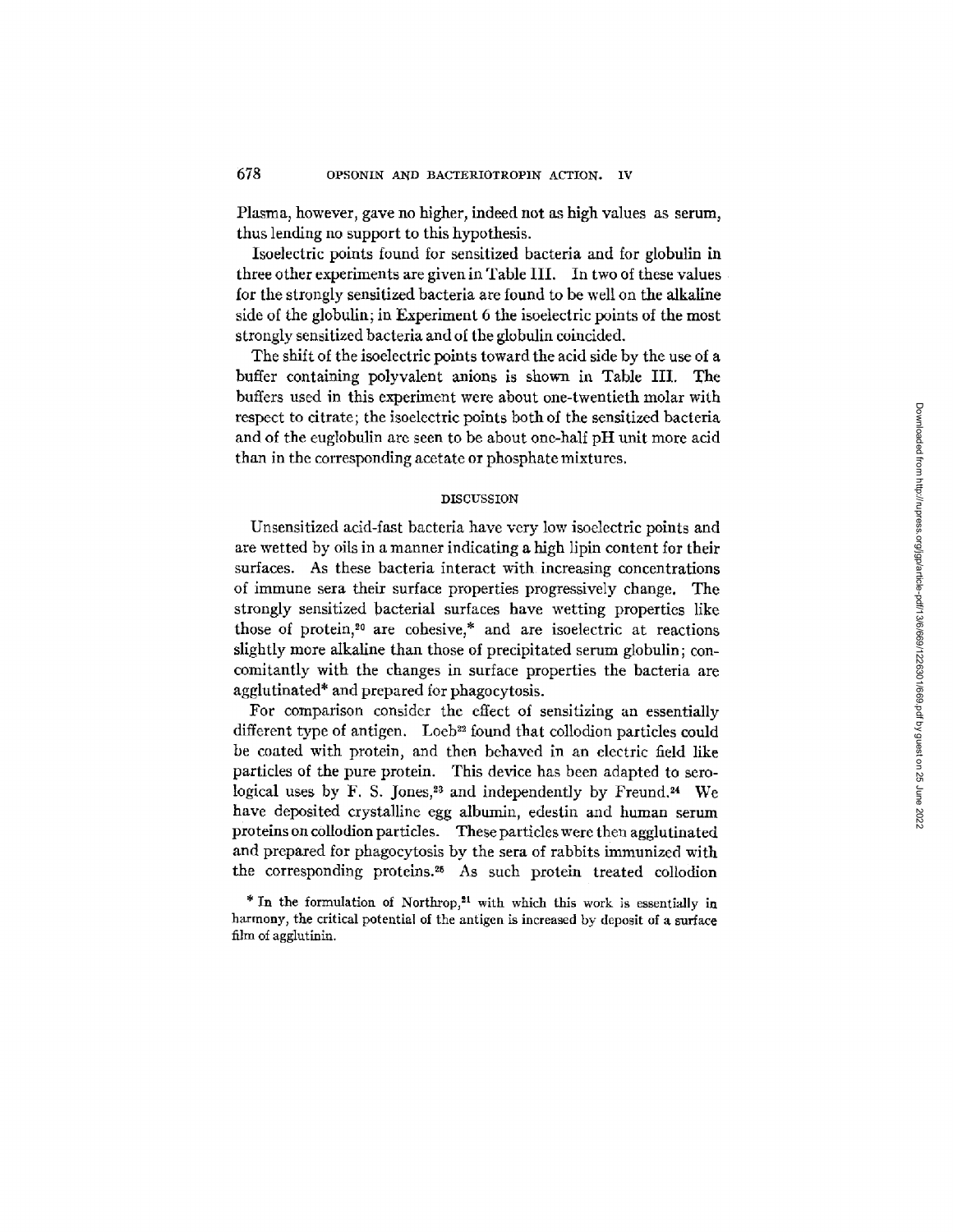particles were sensitized with increasing concentrations of homologous immune serum their isoelectric points progressively shifted to the alkaline side until the same values were attained as in the case of sensitized acid-fast bacteria.

In general, as far as present evidence goes, though this is still incomplete, the surface properties of diverse antigens have been found to converge with progressive sensitization toward that condition described for strongly sensitized acid-fast bacteria. There is no doubt, at least in our minds, that the properties of the maximally sensitized antigens are or approximate those of the sensitizing substance or substances of the immune serum *after deposition upon the antigen surface.\** In brief the sensitizing protein forms a surface deposit on the antigen with which it specifically combines. The combination depends upon the specific chemical affinities of antigen with antibody. The surface properties, agglutination and phagocytosis of the maximally sensitized antigen depend chiefly upon the serum substances combined with and deposited on the antigen surface.

Felton<sup>26</sup> has succeeded in bringing the antibodies of anti-pneumococcus horse sera to a state of relative purity. He believes his best preparations to consist of about equal parts of active antibody-protein and inert serum globulin. The antibody-protein itself seems to be essentially a modified globulin or something at least in considerable part made up of globulin. Felton has reported the point of minimum solubility of his antibody-protein to be pH 6.6 to 6.8.

Is the isoelectric point of pH 5.6 to 5.8 we have found for antigens strongly sensitized with rabbit sera to be regarded as the isoelectric point of rabbit antibody-protein? Or is this value due to a mixed deposit of inert serum globulin with an antibody protein of more alkaline isoelectric point analogous to Felton's? Why should the antibody protein, which is found in the globulin fractions of serum, have a higher isoelectric point when combined with antigen than the globulin precipitated chemically from the same serum? Is there an active substance of higher isoelectric point mixed with the inert globulin or does the antibody-protein change its isoelectric point in

\* There is evidence that the antibody-protein undergoes denaturization on combination with the antigen surface; see references 14 and 20, also a paper by H. Eagle which appeared when this paper was in press, *(J. Immunol.,* 1930, 18, 169).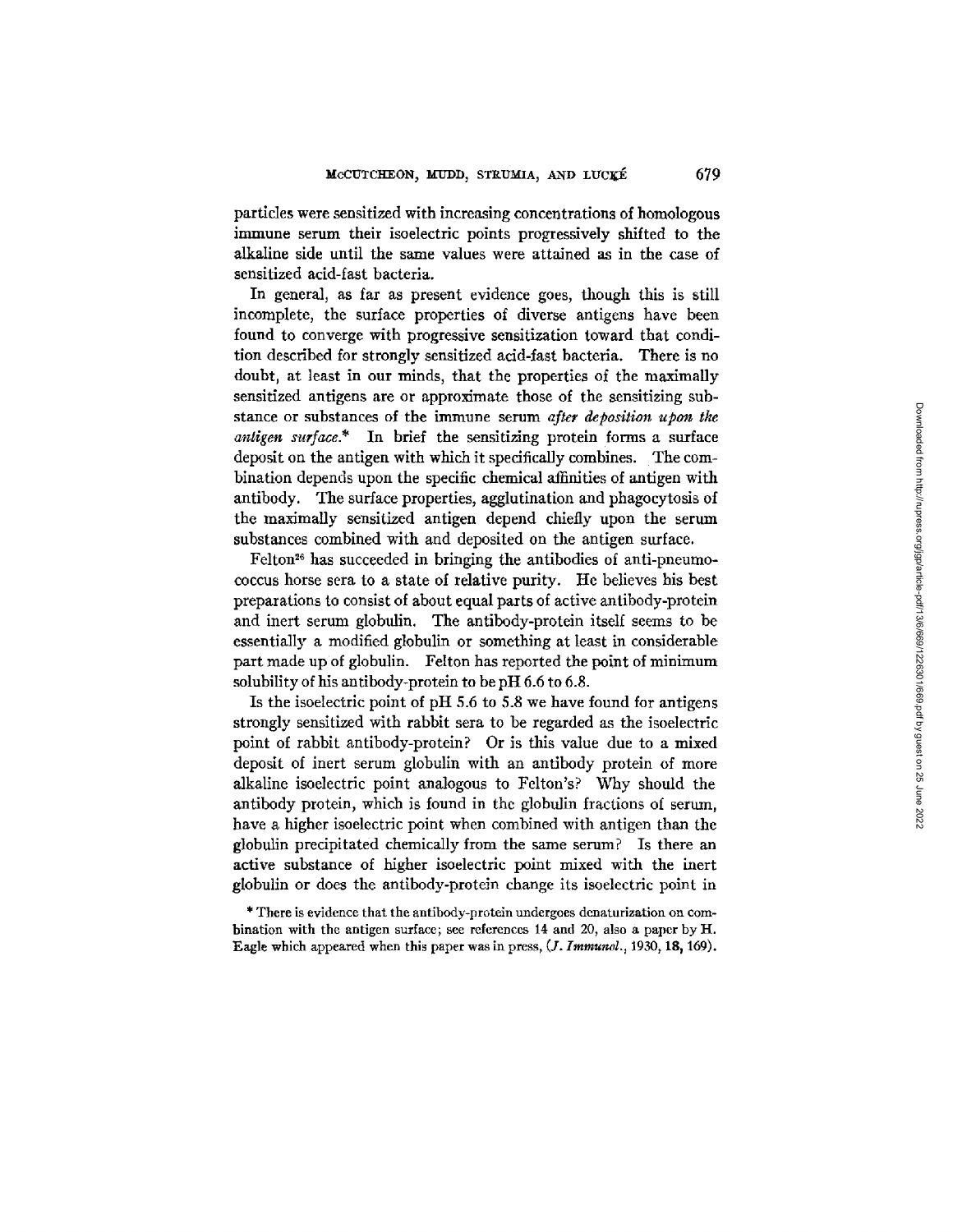combining with antigen because of altered orientation or the combination of certain radicals? Answers to these questions must wait upon further investigations.

#### **CONCLUSIONS**

Sensitization with increasing concentrations of homologous immune serum shifts the isoelectric point of the antigens studied progressively to the alkaline side. Antigens maximally sensitized with rabbit sera have shown isoelectric points of pH 5.6 to 5.8. The globulins precipitated or salted out of the same immune sera have been isoelectric at pH 5.1 to 5.2.

The combination of antigen with antibody depends of course upon specific affinities; the surface properties of the sensitized antigen, agglutination and phagocytosis depend primarily upon the properties of the sensitizing serum substances combined with and deposited on the antigen surface.

#### BIBLIOGRAPHY

- 1. Field, C. W., and Teague, O., *J. Exp. Med.,* 1907, 9, 86,225.
- 2. Teague, O., and Buxton, *B. H., J. Exp. Med.,* 1907,9, 254.
- 3. Maver, M. E., and Falk, *I. S., J. Immunol.,* 1927, 14, 219.
- 4. Landsteiner, K., and Pauli, W., *Wien. reed. Wochenschr.,* 1908, 58, 1010.
- 5. Michaelis, L., and Davidsohn, H., *Biochem. Z.,* 1912, 47, 59.
- 6. Rona, P., and Michaelis, L., *Biochem. Z.,* 1910, 28, 193; see also Chick, H., *Biochem. J.*, 1913, 7, 318; 1914, 8, 404.
- 7. von Szent-Gy6rgyi, A., *Biochem. Z.,* 1921, 113~ 36.
- 8. Ottenberg, R., and Stenbuck, *F. A., J. Gen. Pkysiol.,* 1925-6, 9, 345.
- 9. Michaelis, L., and Rona, P., *Biochem. Z.*, 1910, 27, 48; 1919, 94, 225.
- 10. Michaelis, L., *Biochem. Z.,* 1920, 103, 225; 1920, 106, 83.
- 11. Mudd, *S., J. Gen. Physiol.,* 1925-26, 9, 73.
- 12. Coulter, *C. B., J. Gen. Physiol.,* 1920-21, 3, 309.
- 13. Northrop, J. H., and De Kruif, P. H., J. Gen. Physiol., 1921-22, 4, 655.
- 14. Shibley, *G. S., J. Exp. Med.,* 1926, 44, 667.
- 15. Strumia, M., Mudd, S., Mudd, E. B. H., Lucké, B., and McCutcheon, M., *J. Exp. Med.,* 1930, 52, in press.
- 16. Clark, W. M., The Determination of Hydrogen Ions, Baltimore, 1922, 2nd ed., ch. vi.
- 17. Mudd, S., Lucké, B., McCutcheon, M., and Strumia, M., Colloid Symposium Monographs, New York, 1928, 6, 131.